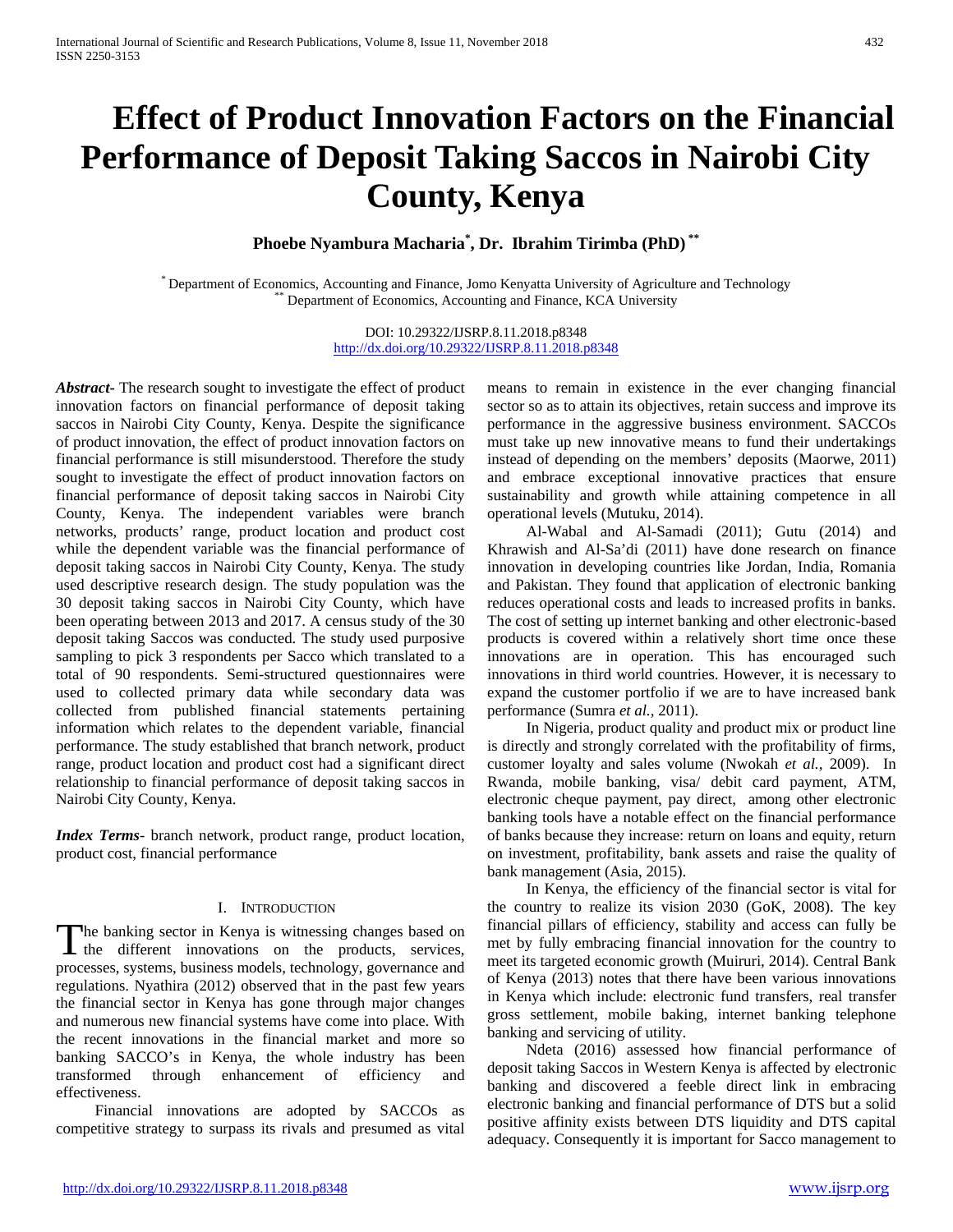be rational when adopting innovations such as e-banking and work methods that enhance efficiency to ascertain maximum benefit with minimum cost. Saccos can use electronic banking to promote customer service delivery which may enhance membership mobilization

 Financial innovations are adopted by SACCOs as competitive strategy to surpass its rivals and presumed as vital means to remain in existence in the ever changing financial sector so as to attain its objectives, retain success and improve its performance in the aggressive business environment. SACCOs must take up new innovative means to fund their undertakings instead of depending on the members' deposits (Maorwe, 2011) and embrace exceptional innovative practices that ensure sustainability and growth while attaining competence in all operational levels (Mutuku, 2014). Ongwen (2015) argues that product innovations in Kenya positively affect financial performance.

 Over 50% of all cooperatives in Kenya are Sacco's. According to Onduko (2013), Saccos, as financial organizations, have a key role in financial intermediation in the financial terrain in Kenya majoring mostly on personal growth. Saccos are prominent for mobilizing savings and giving loans to members for corporate and personal growth (Onduko, 2013). Just like commercial banks, Saccos take deposits from particular people and make profits by charging high interest rate when they use the deposits to give loans.

 The Sacco Societies Act (2008) controls Saccos' registration in Kenya. The Sacco Societies Regulatory Authority (SASRA) licenses, regulates and promotes Saccos as per the Act (2008). This Act also gives the least operational essentials and the important measures to be undertaken by deposit taking Saccos to minimize risk while ensuring stability of the Saccos funds. There are two classifications of Saccos: Deposit taking Saccos (DTS) and the non-deposit taking Saccos. DTS provide members with the basic banking services which include savings and credit services. DTS accept deposits, offer payment services and FOSA. FOSA means front office service activities, they are among the Saccos' banking undertakings that are licensed by SASRA, whose objective is to upgrade customer services, reduce costs and guarantee smooth running of Saccos (SASRA Report, 2014). Usually, Saccos start operating as non-DTS and grow to DTS where they are in a position to offer various financial services to members (Kenya Financial Stability Report, 2014).

There are more than 2000 Saccos in Kenya with only 186 registered Saccos by SASRA and which are authorized to conduct front office service operations (FOSA). Only 30 of them are located in Nairobi County (Appendix III). In this study, the performance of deposit taking Saccos will be determined by looking at its profitability which will be evaluated using return on asset (ROA).

 Deposits taking Saccos in Kenya have always straggled to keep pace with this ever changing technology with some of the Saccos collapsing and others operating under losses (Sum & Memba, 2016). Long lines due to increased membership, transaction error, and insecurity and network failures are the common challenges in the operation of Saccos (Smith, 2013).

 According to the Cooperative Development and Marketing Conference report (2010), in Kenya there are over 5200 registered Saccos who house a total of more than 5.6 registered

members. Fin Access (2012) reports that more than 81% of Kenyans rely on Saccos to access financial services in Kenya. However, the total number of Saccos which have been registered with SASRA stands at 186 and there are only 39 Saccos registered with SASRA in Nairobi County.

 Whilst it has been heavily researched on the Sacco services and financial innovations and how they interchangeably affect financial performance, there exist gaps on the actual factors which are behind such an effect. Kamakia (2014) renders that various features relating to product innovation and competitiveness such as branch networks, range of products, location, cost (charges), bank reputation, innovation and customer service affect financial performance in Kenya. However, it is not clear in which direction these factors affect product innovation and whether such effect translates to financial performance. If challenges from product innovation factors are revealed and mitigated, companies will be more willing to adopt product innovation and there will be growth in their financial performance (Kamakia, 2014).

 Many studies have concentrated on the various innovations such as online banking, mobile banking and agency banking (Ngumi, 2013; Mugane, 2015; Munywoki, 2009; Nyathira, 2009; Akhisar, Tunay & Tunay, 2015; Ngari & Muiruri, 2014) while others have also concentrated on the different forms of financial innovations such as product innovations, process innovations and institutional innovations (Kibugo, 2016) thereby leaving the product innovation factors and their effect on financial performance less researched. Also, most scholarly research has placed much emphasis on the nexus between innovation and profitability and little emphasis on product innovation factors and performance (Youtie & Roper, 2008).These studies have not been able to establish the effect of product innovation factors on the performance of DTS in Nairobi City County, Kenya. Therefore this study was conducted in a bid to fill this gap by determining the effect of product innovation factors on the financial performance of DTS in Nairobi City County, Kenya. The specific objectives were: to assess the effect of branch networks on the financial performance of deposit taking Saccos in Nairobi City County, Kenya, to investigate the effect of products' range on the financial performance of deposits taking Saccos in Nairobi City County, Kenya, to evaluate the effect of product location on the financial performance of deposits taking Saccos in Nairobi City County, Kenya and to establish the effect of product cost on the financial performance of deposits taking Saccos in Nairobi City County, Kenya.

## II. LITERATURE REVIEW

## **2.1 Branch Networks and Performance**

 According to Athanasoglou and Gioka (2007) branch network involves locating a firm in various places so as to have more opportunity to serve more customers. Spread of branch networks is referred to as the positioning of a firm's branches in different places so as to accomplish certain objectives (Tuwei (2016). Spreading in branch networks is also seen as dissolution of bank branches to foster accessibility of the banks' products and services and to encourage the banks' alliance with its customers (Adeyinka, 2013).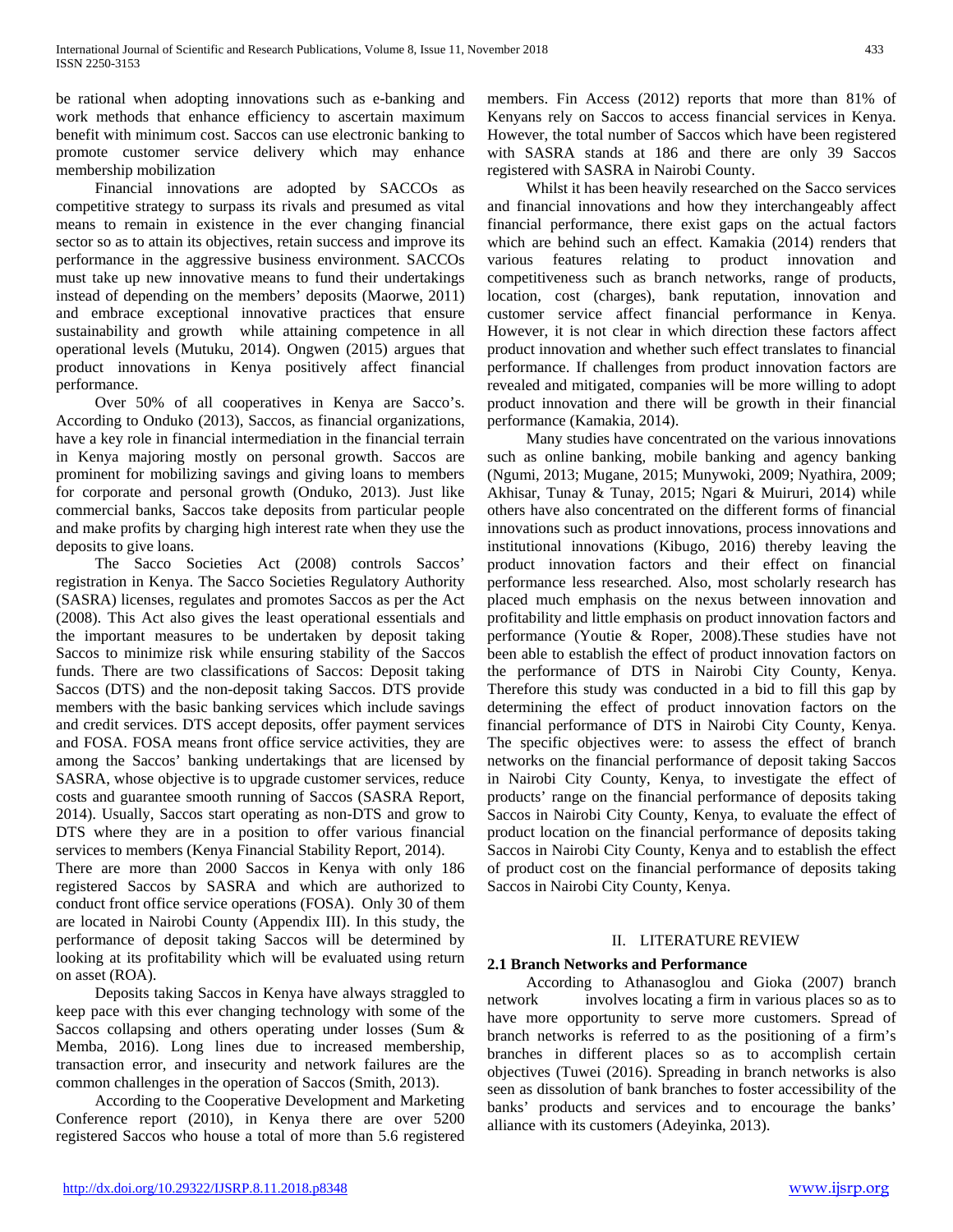Adelowotan (2016) studied the nexus of growth of branch network and the performance of Nigerian banks. This research included all Nigerian banks operating in 1981 to 2013. Ordinary least of square (OLS) was used as a combined data analysis was embraced. Bank branches between 1981 and 2013 were the dependent variable while growth in total assets was the independent variable. It was revealed that bank branches growth had a direct relation to growth of assets in rural, urban and foreign areas.

 Musyoka (2011) studied the nexus of spread of branch network and financial performance of commercial banks in Kenya. Descriptive research design was adopted to establish the relationship between the asset size, number of branches and the total capital ratio, which were the independent variables, and the financial performance of the banks, as the dependent variable. Results from this study indicate that there is a direct relation linking branch network and financial performance of the banks.

Hirtle (2007) did a study to assess the effect of branch networks on Return on Assets. In his study, he adopted descriptive research design to determine the relationship linking the dependent and independent variables. A sample of 100 banks in US was used and correlation analysis done which showed no relationship linking the variables. In addition, an evaluation of the link of branch network and performance revealed that moderate-sized banks have an edge over small and large-sized banks regarding branch network growth.

 According to Seale (2004), commercial banks branching in the US results to increased profitability, higher fee income and lower expenses. However in Spanish bank, Valverde *et al.* (2004) concluded that the nexus linking the number of bank branches and the number of ATMs expound on a remarkable percentage of cost inefficiency.

 Njeri (2013) assessed how performance of DTS is affected by financial innovation. Descriptive research deign was used to establish the effect of branch network, number of customers who have adopted mobile banking, the number of ATMs installed and expenditure in ICT on the financial performance of DTS. This study disclosed a strong direct link in branch network, number of customers using mobile banking, the number of ATMs installed and expenditure in ICT and financial performance.

## **2.2 Product Range**

 In his study, Warucu (2001) revealed that focus and product differentiation are some of the significant strategies that the banks have used in their quest to gain competitive advantage. For instance, in Kenya there have been varied products offered in the banking and Sacco sector which entail ATM s, agency banking, debit cards, electronic banking, pesalink, Mvisa, internet banking and plastic cards including prepaid cards and credit cards. Varied services such as deposit, lending and financial advisory also cater for the services offered by Saccos (Warucu, 2001).

 Makur (2014) studied the how financial performance of commercial banks in South Sudan is affected by financial innovation. In January 2009 to December 2013the commercial banks registered with the central bank of South Sudan were 16. A census study was used to study all the 16 banks using casual research methodology. The independent variables in the study were: number of transactions had done using ATM per day

(Withdrawals, Deposits) the number of transactions done using a phone per day (paying bills), accessing the account (update, checking the balance), borrowing and depositing and the amount of money borrowed using internet transactions. The findings indicate that financial innovation yields strong financial performance of commercial banks in South Sudan.

 Karaba (2012) did a study on the factors influencing competitive advantage of companies in the financial sector in Kenya, focusing on standard chartered Bank Kenya Limited. The factors analyzed were training, service provision, technology, product innovation and leadership. Descriptive research design was used. The study revealed that product innovation help in establishing a competitive advantage in Standard Chartered Bank in the banking industry in Kenya.

 Ngari and Muiruri (2014) researched on the outcome of financial innovation on the financial performance of commercial banks in Kenya. Descriptive research design was used to assess, the relationships between mobile banking, credit cards, influence of internet banking and agency banking on the financial performance of commercial banks in Kenya, this research revealed that indeed financial innovations greatly impacts financial performance of the banks.

## **2.3 Product Location and Financial Performance**

 Location can be defined as the choice of where the firm is to be situated; this can be large, medium or small cities or rural or urban location (Kala *et al.*, 2010). Lucky and Minai (2011) on their study on the conceptual framework of the effect of location on performance of Small firms in Nigeria looked at the effect of; business accessibility, technologies accessibility and nearness to raw material to the success of a firm. The study used descriptive research design and revealed that when location is given serious and acute examination, it's possible to change the entrepreneurial scenario thus acting as a prompting force in reaching entrepreneurial success. The beginning of any firm's success is its strategic location.

 Magali (2015) in his study on dependent and Independent variables of Saccos' growth in Tanzania revealed that 70% of non-urban Saccos had operated on losses occasioned by lack of reliable techniques and financial innovations that could prevent credit risk. Additionally, the aspect of management of credit risk hampered the profitability of rural Saccos.

 Tamale (2017) did an analysis how financial performance of commercial banks in Kenya is affected by business diversification on. This study employed mixed research design, which is quantitative and descriptive research designs were used to establish the effect of channel diversification, Product diversification, location diversification, investment diversification and the perception of stakeholders in the banking sector regarding the relationship between business diversification, on the financial performance of commercial banks in Kenya. It was concluded that location diversification significantly affects the financial performance of medium sized banks category.

 Gachimu and Njuguna (2017) did a research on strategic positioning and financial performance of commercial banks in Kenya. Correlation analysis was used to examine the nexus between technological innovation, market segmentation, product focus, and location strategy, which were the independent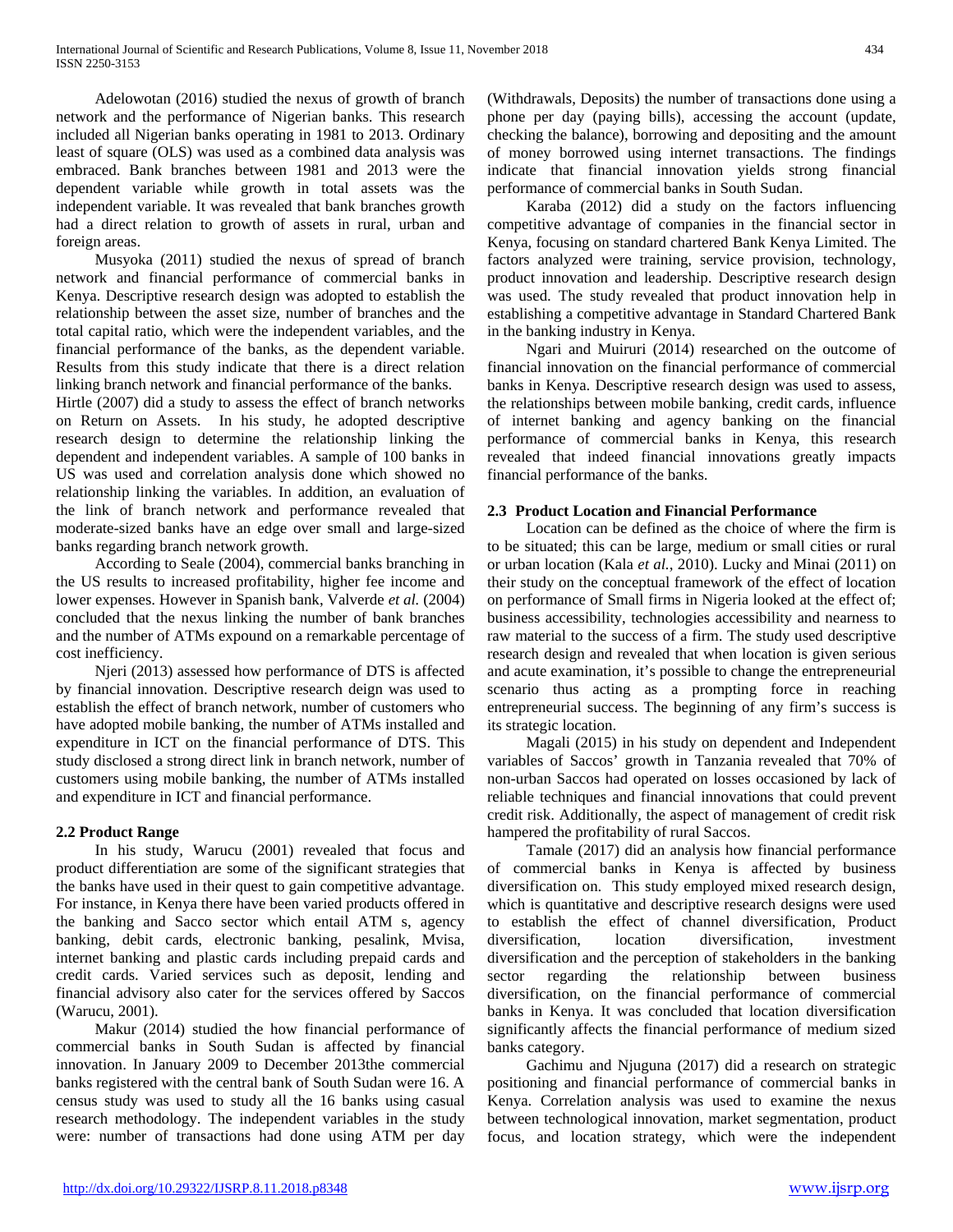variables and the financial performance of commercial banks in Kenya, the dependent variable. It was revealed that commercial banks in Kenya use all four positioning strategies to enhance their competitiveness. It was further concluded that the location of a business in connection to technology, communication and geography, is key in promoting performance; strategic location and online platform accessibility, physical location, via communication channels enhances services offered to customers as there is increase interaction and feedback which significantly improves financial performance.

## **2.4 Product Cost**

 Claeys and Vennet (2008) researched on the determinants of interest margins of banks in Eastern and Central Europe. The study did a contrast of Central Eastern Europe and the West. In this study the findings revealed that clients are more willing to spend additional premiums as a result of convenience when picking which bank to work with.

 Tsuma *et al*. (2015) researched on the how financial performance of Saccos in Kenya is affected by financial innovations, with a focus on Kakamega Teachers Co-operative Society Limited. Descriptive research design was used to determine the nexus of the independent variables which were automation, computerization and ATMs on the dependent variable-financial performance. It was revealed that Saccos in Kenya have adopted financial innovations thus reducing their operational costs.

 According Asogwa *et al.* (2011) farmers fail to organize themselves into institutions that can help them in risk sharing and increase bargaining power has resulted to soaring levels of cost inefficiency which is responsible for low profits realized. To be able to revitalize the small scale farmers' productivity, it would involve coming up with collective farmers' institutions that allow risk sharing which results to increased bargaining power that is currently not available to the farmers.

 Kiaritha *et al.* (2014) researched on the how the financial performance of the banking sector in Kenya is affected by operating costs. This study adopted descriptive research. Saccos in the banking sector in Kenya were the target population while the sampling frame was got from the Ministry of Cooperative Development and Marketing database. Simple random sampling and stratified sampling was adopted in this study. Primary data was collected using a Likert scale questionnaire while a secondary data collection sheet was used to collect secondary data. The study revealed that the Saccos had effective policies to govern how they are run and their operating cost.

## **2.5 Critique of Literature and Research Gaps**

 Relevant literature reviewed, from several researchers: Hirtle, 2007; Adelowotan, 2016; Musyoka, 2011; Lucky and Minai, 2011; Tamale, 2017, Gachimu and Njuguna, 2017; Makur, 2014; Karaba, 2012; Ngari and Muiruri, 2011; Claeys and Vennet, 2008; Tsuma *et al*., 2015 have revealed that product innovation factors have positive impact on financial performance of banks and Saccos. However other scholars like Valverde *et al*. (2004) and Magali (2015) found out that product innovation factors have negative effects on financial performance of banks and Saccos. Alternative views and mixed results observed from the different countries and writers are mostly subsequent to not comprehensively analyzing different innovation and performance indicators. This study thus investigated financial performance of DTS in Nairobi City County is affected by various product innovation factors.

 From the reviewed literature, it is clear that comprehensive research has been done in the area of product innovations. All the reviewed literature shows that the preceding researchers only focused on the variables of product innovations, while this study covers variables of product innovation factors like branch network, product location, product range and product cost which make the study more all-inclusive. The assessed literature indicates no study in Kenya links product innovation factors to financial performance of DTS in Nairobi City County. This study fills this literature gap by researching on effects of product innovation factors on financial performance of DTS in Nairobi City County, Kenya.

## III. RESEARCH METHODOLOGY

 Descriptive research design was used in this study to comprehend the nexus between the independent and dependent variables. It is the most suitable design because it describes the association between two variables, where the independent variable, results in a specific impact on the dependent variable (Cooper & Schindler, 2006). Descriptive research design answers the "how" question. The relation investigated in this study will be the effects of product innovation factors on the financial performance of DTS in Nairobi City County, Kenya.

 The 30 licensed Deposit taking Saccos in Nairobi City County, Kenya, for the period of 2013-2017 was the population of this study, as shown in Appendix III. The sample frame for this research was all the 30 licensed DTS in Nairobi City County, Kenya, for the period of 2013-2017. According to SASRA (2013), there were 30 licensed Deposit taking Saccos between 2013 and 2017 in Nairobi City County. The study used purposive sampling to pick 3 respondents per Sacco which translated to a total of 90 respondents who were selected for the purpose of this study.

 Primary and Secondary data was used. Semi-structured questionnaires containing open and closed ended questions were used in collection of primary data while published financial statements with information relating to the dependent variable, financial performance were used to collect secondary data. The study mainly focused on primary data, thus the main data collection instruments were the questionnaires. Questionnaires were preferred because of their ease of administration and because they save on both cost and time of data collection. For maximum data collection, questionnaires had open ended and closed ended questions. The two sections of the questionnaire were: Section I, which had questions on background information and section II, questions on the research questions. Likert scale ratings ranging from 1 to 5 was the format of the structured questions within the questionnaire. In which case 5= Strongly Agree, 4 = Agree, 3= Neutral, 2=Disagree, 1= Strongly Disagree. Secondary data collection sheet was be used to collect secondary data for the period between 2013 and 2017.

 This was done to rehearse on the tool with a small-scale data before the larger research design was rolled out. This enabled testing of the feasibility, equipment and methods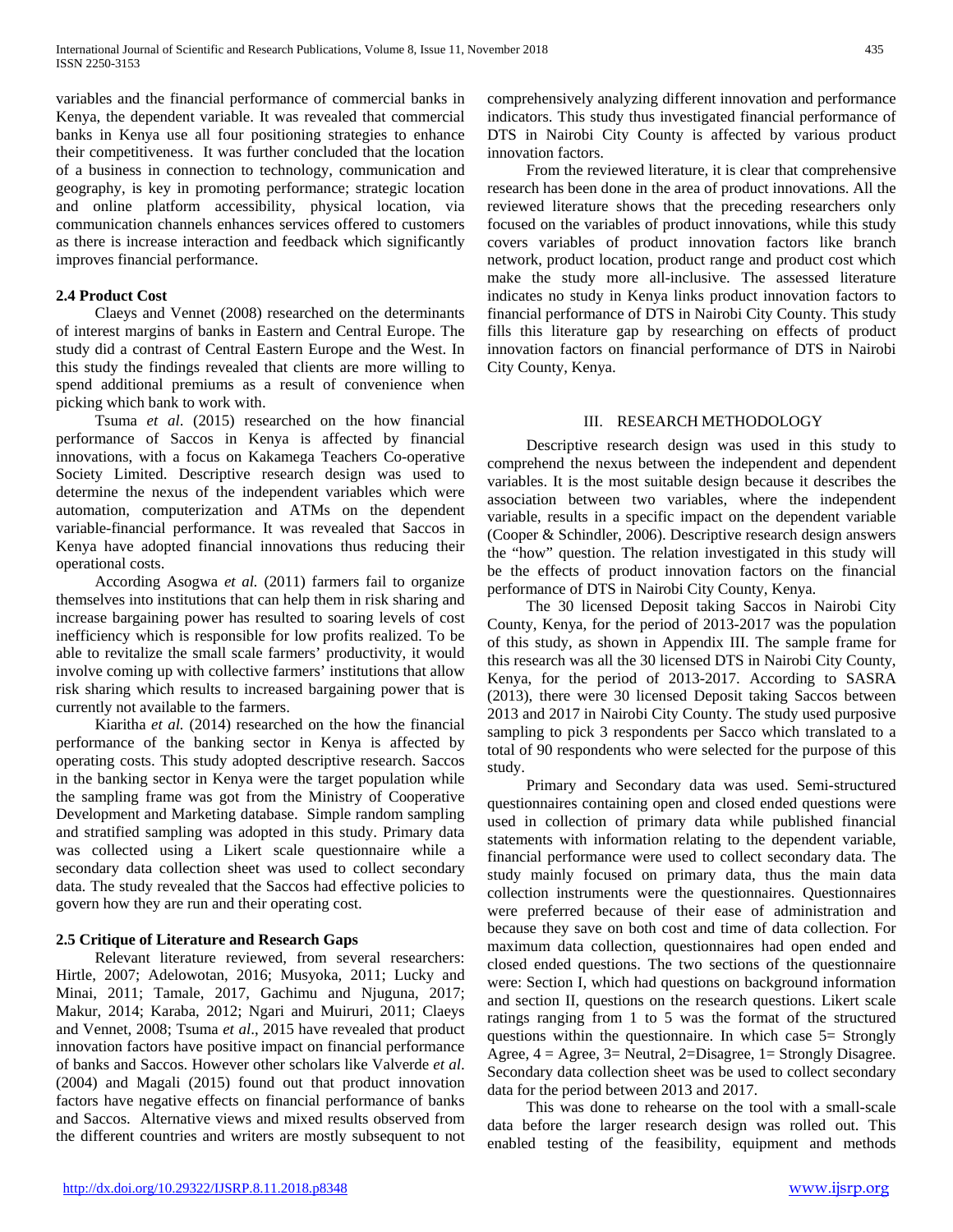(Sreevidya & Sunitha, 2011). The research questionnaire's validity and reliability was tested in the pilot test. The pilot test for this study involved 9 respondents which is 10% of the sample population

 The validity of the research schedules' content was ensured by consulting the supervisor who reviewed and further guided on the quality of data collection tools for this study. Reliability of the schedules was tested using Cronbach's alpha coefficient where a threshold value of  $\geq 0.7$  was used. In this study, data analysis involved preparing the collected data, coding it, editing and cleaning it to prepare it for processing using STATA software version 13 and multiple regression model shown below:  $Y = \beta 0 + \beta 1X1 + \beta 2X2 + \beta 3X3 + E$ 

Where Y – Performance of DTS in Nairobi County, as measured by Return on Assets

X1 – branch network

X2 – products' range

X3 – product location

X4 – product cost

β0- Constant

Ɛ- Error term

β1, β2andβ3 –Coefficients of the independent variables Analyzed data presentation was done using tables and charts.

### IV. DATA ANALYSIS

#### **4.1 Response Rate**

 Ninety questionnaires were issued to the study participants out of whom only 65 were received back representing a 72% response rate. Falconer and Hodgett (1999) state that, "even in a survey which is perfectly targeted to its sample, about 42% to 58% response rate is the maximum that is likely to be achieved." Hagger *et al.* (2003) proposes that a researcher should strive to achieve a response rate of 50 percent, 60 percent or 75 percent.

#### **4.2 Demographic Information**

 The researcher used four demographic items in the questionnaire; Gender, age group, work experience, and level of educational. The respondent's responses were as below:

#### **4.2.1 Gender of the Respondents**

 Table 4.1 shows that majority of the respondents were males comprising 64.6 percent while females were 35.4 percent implying that both gender were represented in the study.

*Table 4. 1: Gender of Respondent*

|        | Frequency | Percent |  |
|--------|-----------|---------|--|
| Male   | 42        | 64.6    |  |
| Female | 23        | 35.4    |  |
| Total  | 65        | 100     |  |

#### **4.2.2 Age of the Respondents**

 Table 4.2 shows that most respondents were in the age group 26-30 which comprised 38.5 percent followed by age bracket of 36-40 years with 23.1 percent, then the age 31-35 with 15.4 percent, 20-25 with 12.3 percent, age bracket of above 45 had 6.2 percent and finally the age group 41-45 had 4.6 percent. This gave the implication that all age groups were represented in the study.

|  |  |  |  |  | Table 4. 2: Age (Years) |  |
|--|--|--|--|--|-------------------------|--|
|--|--|--|--|--|-------------------------|--|

| Age Group | Frequency      | Percent |
|-----------|----------------|---------|
| $20 - 25$ | $\,8\,$        | 12.3    |
| $26 - 30$ | 25             | 38.5    |
| $31 - 35$ | 10             | 15.4    |
| $36-40$   | 15             | 23.1    |
| $41 - 45$ | $\mathfrak{Z}$ | 4.6     |
| Above 45  | $\overline{4}$ | 6.2     |
| Total     | 65             | 100     |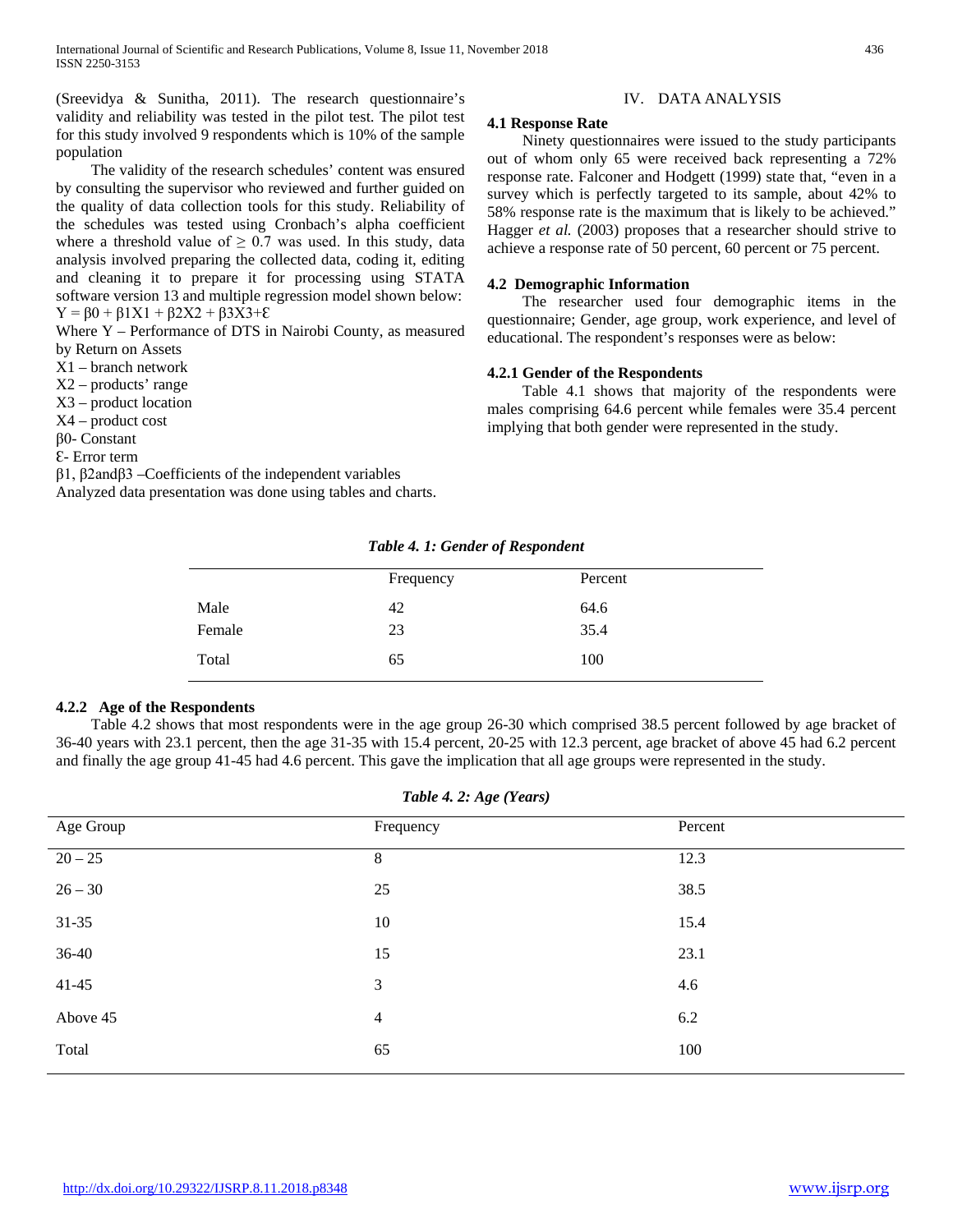## **4.2.3 Work Experience**

 Table 4.3 shows that respondents with less than one year work experience were 13.8 percent, 2-3 years 18.5 percent, 4-5 years 16.9 percent, 6-7 years 27.7 percent, 8-9 years 13.8 percent

and above 10 years 9.3 percent. This gave the implication that the majority were with enough professional experience to tell if product innovation factors affect financial performance.

|                    | Frequency | Percent |
|--------------------|-----------|---------|
| Less than one year |           | 13.8    |
| Between 2-3 years  | 12        | 18.5    |
| Between 4-5 years  |           | 16.9    |
| Between 6-7 years  | 18        | 27.7    |
| Between 8-9 years  |           | 13.8    |
| Above 10 years     | O         | 9.3     |
| Total              | 65        | 100     |

### **4.2.4 Respondents' Level of Educational**

 Table 4.4 below shows that the level of education was as follows; 33.9 had diploma education, 60 percent of the respondents were degree holders, those with a masters degree were 4.6 percent while those with a PhD were only 1.5 percent. This implied that most persons had attained education level sufficient to influence favorably their comprehension. The findings are shown in table 4.4.

*Table 4. 4: Respondent's Educational Qualifications*

|                   | Frequency | Percent |
|-------------------|-----------|---------|
| Diploma           | 22        | 33.9    |
| Degree<br>Masters | 39        | 60      |
|                   |           | 4.6     |
| PhD<br>Total      |           | 1.5     |
|                   | 65        | 100     |
|                   |           |         |

## **4.3 Pilot Test Results**

 The researcher conducted a pilot study involving 9 respondents. The findings showed that the study was feasible as conceptualized. The pilot study revealed that the respondents could comprehend the questions as framed. It further showed that descriptive research design will provide answers to the research questions. The effectiveness of the pilot study was highly evident as it enabled the researcher to establish the content validity of the questionnaires and the overall research tools and as such making the necessary efficiency modifications prior to the actual research process. The researcher conducted reliability analysis using Cronbach's Alpha. The results showed that there was a Cronbach alpha of 0.778 indicating that there was internal consistency.

## **4.4 Study Findings**

#### **4.4.1 Branch Network and Financial Performance**

The research sought to determine effect of branch network on the financial performance of DTS in Nairobi City County. The respondents were asked to give their opinion on the statement that growth in deposit taking Saccos' branches is positively related to asset growth in rural areas. 33.85%, strongly agreed, 23.08% agreed, 12.30% strongly disagreed, 21.54% disagreed and 9.23% were neutral. 75.3% strongly agreed that growth in deposit taking Saccos' branches is positively related to asset growth in urban areas, with only a total of 7.7% disagreeing and strongly agreeing. When asked if growth in deposit taking

Saccos' branches is positively related to asset growth in foreign areas, 38.46% strongly disagreed and 16.92% disagreed giving a total of 55.38% which is more than half of the population. 26.15% strongly agreed, 13.85% agreed while 4.62% were neural. The study relates to the study on the nexus of growth of branch network and the performance of Nigerian banks that revealed that bank branches growth had a direct relation to growth of assets in rural, urban and foreign areas (Adelowotan, 2016). In this study it is however revealed that growth in deposit taking Saccos' branches is positively related to asset growth in rural and urban areas but is inversely related to growth of assets in foreign areas.

 72.31% were positive that branch networks in deposit taking Saccos relates positively to Financial Performance, with 50.77% strongly agreeing and 21.54% agreeing. The study agrees with the study done by Musyoka (2011) on the nexus of spread of branch network and financial performance of commercial banks in Kenya which established that there is a direct relation linking branch network and financial performance of the banks.

 When asked if medium-sized enterprises have a competitive advantage over small-sized deposit taking Saccos in terms of branch network growth, 44.62% strongly agreed, 15.38% agreed, 20% strongly disagreed, 10.77% disagreed while only 9.23% were neutral.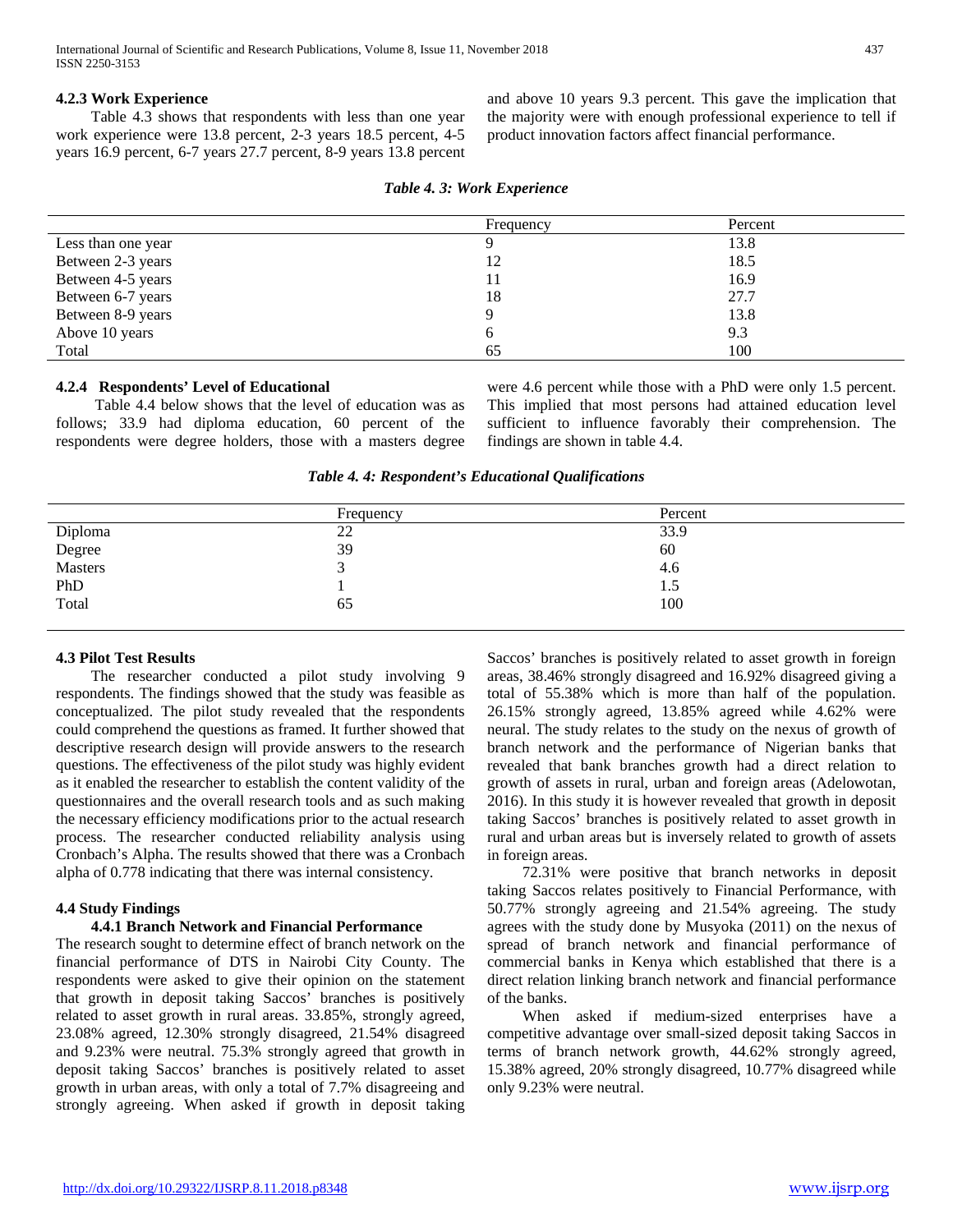|                                                                                                                                     | Strongly<br>Disagree | Disagree | Neutral | Agree | Strongly<br>Agree |
|-------------------------------------------------------------------------------------------------------------------------------------|----------------------|----------|---------|-------|-------------------|
| Growth in deposit taking Saccos' branches is positively related to<br>asset growth in rural areas                                   | 12.3                 | 21.5     | 9.2     | 23.1  | 33.8              |
| Growth in deposit taking Saccos' branches is positively related to<br>asset growth in urban areas.                                  | 4.6                  | 3.1      | 1.5     | 15.4  | 75.4              |
| Growth in deposit taking Saccos' branches is positively related to<br>asset growth in foreign areas                                 | 38.5                 | 16.5     | 4.6     | 13.8  | 26.2              |
| There is a positive relationship between deposit taking Saccos' branch<br>networks and financial performance                        | 9.2                  | 16.9     | 1.5     | 21.5  | 50.8              |
| Medium- sized enterprises have a competitive advantage over small-<br>sized deposit taking Saccos in terms of branch network growth | 20.0                 | 10.8     | 9.2     | 15.4  | 44.6              |

## *Table 4. 5: Branch Network and Financial Performance*

## **4.4.2 Product Range and Financial Performance**

 The research sought to determine effect of product range on the financial performance of DTS in Nairobi City County. 89.23% were of the opinion that their Sacco has embraced product focus strategy which drives its financial performance positively, while only 9.23% were negative. More than half of the population, 89.24%, was positive that their Sacco has embraced product differentiation strategies which affect its performance positively. This research agrees with the study done by Warucu (2001) which revealed that product focus and differentiation are some of the significant strategies that the banks have used in their quest to gain competitive advantage.

 When asked if product variety boosts dynamism resulting in more stability of Deposit taking Saccos and greater performance as both products act as cash cows, 27.69% agreed while 55.38% strongly agreed. In combination, the number for the respondents who agreed and strongly agree was greater, 92.3%, compared to those who were neutral, disagreed and

strongly disagree combined, 7.7%, with the statement that product innovations help attaining competitive advantage of deposit taking Saccos in Nairobi City County, Kenya. This was in line with the study done by Karaba (2012) on the factors influencing competitive advantage of companies in the financial sector in Kenya, focusing on standard chartered Bank Kenya Limited. The study revealed that product innovation help in establishing a competitive advantage in Standard Chartered Bank in the banking industry in Kenya

 Majority of the respondents, 60.00%, strongly agreed that there is a positive relationship between product range and financial performance of deposit taking Saccos in Nairobi City County. This agrees with Ngari and Muiruri (2014) who researched on the effect of financial innovation on the financial performance of commercial banks in Kenya and established that indeed financial innovations greatly impacts financial performance of the banks.

## *Table 4. 6: Product Range and Financial Performance*

|                                                                             | Strongly<br>Disagree | Disagree | Neutral  | Agree | Strongly<br>Agree |
|-----------------------------------------------------------------------------|----------------------|----------|----------|-------|-------------------|
| Our Sacco has embraced product focus strategy<br>which drives its 3.1       |                      | 6.2      | 1.5      | 16.9  | 72.3              |
| performance positively                                                      |                      |          |          |       |                   |
| Our Sacco has embraced product differentiation strategies which affects 6.2 |                      | 4.6      | $\theta$ | 24.6  | 64.6              |
| its performance positively                                                  |                      |          |          |       |                   |
| Product variety boosts dynamism resulting in more stability of Deposit 6.2  |                      | 7.7      | 3.1      | 27.7  | 55.4              |
| taking Saccos and greater performance as both products act as cash cows     |                      |          |          |       |                   |
| Product innovations help attaining competitive advantage of deposit 3.1     |                      | 4.6      | $\theta$ | 16.9  | 75.4              |
| taking Saccos in Nairobi City County, Kenya                                 |                      |          |          |       |                   |
| There is a positive relationship between product range and financial 7.7    |                      | 10.8     | 7.7      | 13.8  | 60.0              |
| performance of deposit taking Saccos in Nairobi County                      |                      |          |          |       |                   |

## **4.4.3 Product Location and Financial Performance**

 The research sought to determine effect of product location on the financial performance of DTS in Nairobi City County.

More than 80% of the respondents were of a positive opinion that deposit taking Saccos' access to informed publics positively contributes towards financial performance while only 1.54% of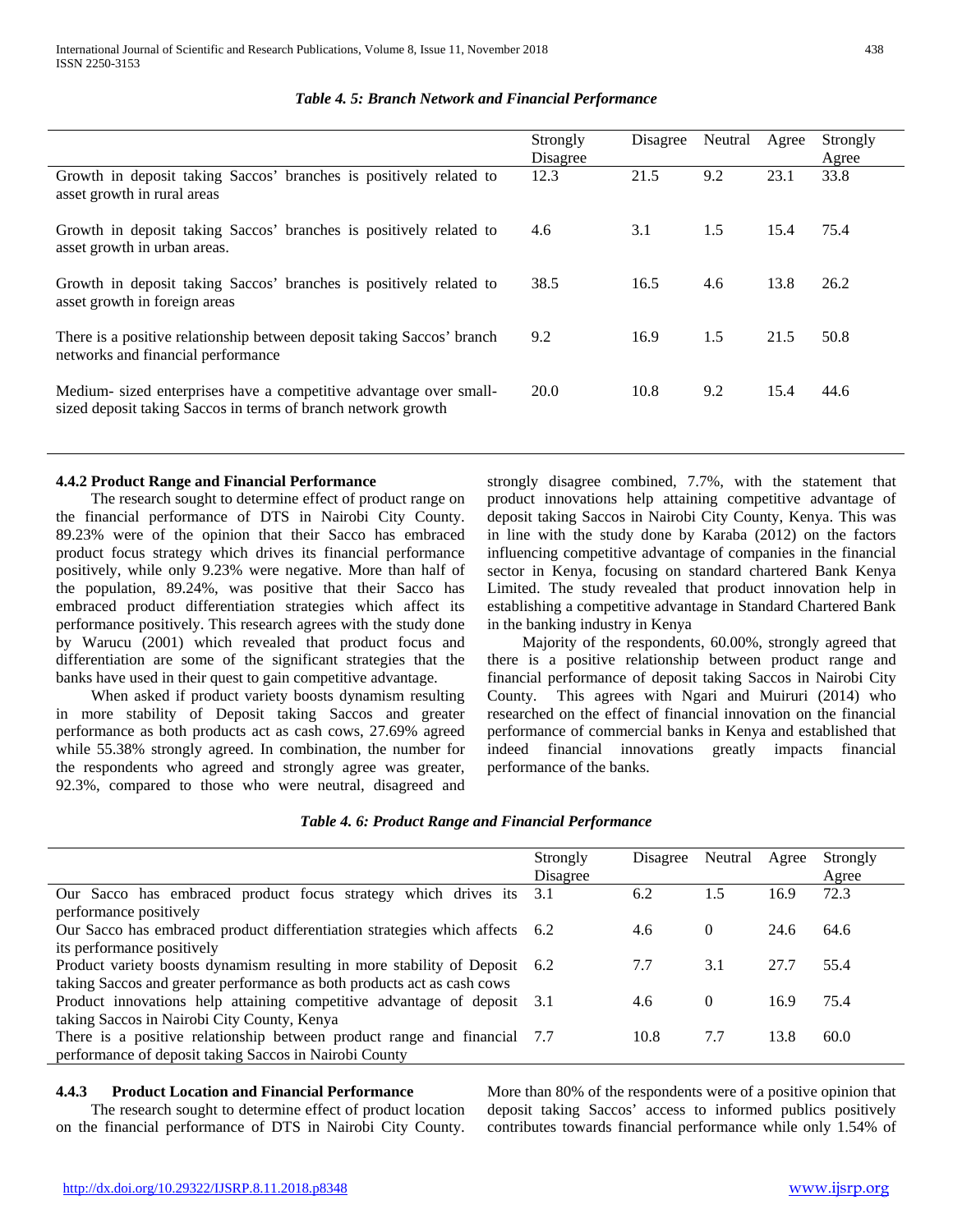the respondents strongly disagreed, 3.08% disagreed and 7.69% was neutral. 76.92 % were of the opinion that deposit taking Saccos' access to business contributes positively towards financial performance. Majority of the participants 67.69% were positive that DTS access to technology contributes positively towards financial performance. This study agrees with the study done by Lucky and Minai (2011) on the conceptual framework of the effect of location on performance of Small firms in Nigeria which looked at the effect of; business accessibility, technologies accessibility and nearness to raw material to the success of a firm. This study revealed that when location is given serious and acute examination, it's possible to change the entrepreneurial scenario thus acting as a prompting force in reaching entrepreneurial success.

 When the participants were asked if DTS location diversification affects performance in a significant manner, 43.08% strongly agreed and 36.92% agreed making up more than 70% of the population. This was in line with the study by Tamale (2017) who did an analysis how financial performance of commercial banks in Kenya is affected by business diversification and concluded that location diversification significantly affects the financial performance of medium sized banks category.

 32.31% agreed and 38.46% strongly agreed that strategic location, promotes enhanced customer service, interaction and feedback which goes a long way in improving performance. This research agrees with Gachimu and Njuguna (2017) who did a research on strategic positioning and financial performance of commercial banks in Kenya and revealed that strategic location enhances services offered to customers as there is increased interaction and feedback which significantly improves financial performance.

|                                                                                                                                          | Strongly<br>Disagree | Disagree | Neutral | Agree | Strongly<br>Agree |
|------------------------------------------------------------------------------------------------------------------------------------------|----------------------|----------|---------|-------|-------------------|
| Deposit taking Saccos' access to informed publics contributes positively<br>towards financial performance                                | 1.5                  | 3.1      | 7.7     | 24.6  | 63.1              |
| Deposit taking Saccos' access to business contributes positively towards 7.7<br>financial performance                                    |                      | 12.3     | 3.1     | 20.0  | 56.9              |
| Deposit taking Saccos' access to technology contributes positively 13.8<br>towards financial performance                                 |                      | 16.9     | 1.5     | 26.2  | 41.5              |
| Deposit taking Saccos' location diversification affects performance in a 6.2<br>significant manner.                                      |                      | 10.8     | 3.1     | 36.9  | 43.1              |
| Strategic location, promotes enhanced customer service, interaction and 10.8<br>feedback which goes a long way in improving performance. |                      | 13.8     | 4.6     | 32.3  | 38.5              |

## *Table 4. 7: Product Location and Financial Performance*

## **4.4.4 Product Cost and Financial Performance**

 The research sought to determine effect of product cost on the financial performance of DTS in Nairobi City County. The respondents were asked to give their opinion on the statement that Customers prefer SME products which are highly affordable to them, 90.77% of the respondents were of a positive opinion. This study disagrees with the study on the determinants of interest margins of banks in Eastern and Central Europe which revealed that clients are more willing to spend additional premiums as a result of convenience when picking which bank to work with (Claeys & Vennet, 2008).

 As seen from 40% who agreed and 26.15% who strongly agreed, most of the respondents had a positive opinion on the statement that Saccos that innovate cut down operational costs thereby increasing their profit margins and yielding greater performance. The study agrees with the study done by Tsuma *et al*. (2015) on the effect of financial innovation on financial performance of Saccos in Kenya which focused on Kakamega Teachers Co-operative Society Limited which revealed that Saccos in Kenya have adopted financial innovations to enable them reduce their operational costs.

 As evident from the results, 27.69% agreed and 24.62% strongly agreed, most participants were of the opinion that high level of cost inefficiency is highly attributable to the low profitability that results from inadequate organization that can provide opportunities for risk sharing and improved bargaining power among SMEs.The research agrees with the study done by Asogwa *et al.* (2011) on why farmers fail to organize themselves into institutions that can help them in risk sharing and increase bargaining power which has resulted to soaring levels of cost inefficiency which is responsible for low profits realized. The study revealed that to be able to revitalize the small scale farmers' productivity, it would involve coming up with collective farmers' institutions that allow risk sharing which results to increased bargaining power that is currently not available to the farmers.

 Most respondents agreed, 78.47%, that high product cost negatively affects the performance of deposit taking Saccos in Nairobi City County. Majority of the respondents agreed, 63.08%, that Risk sharing (by insurance means) is essential in reducing possible unintended losses such as loan default which might deteriorate the financial performance of deposit taking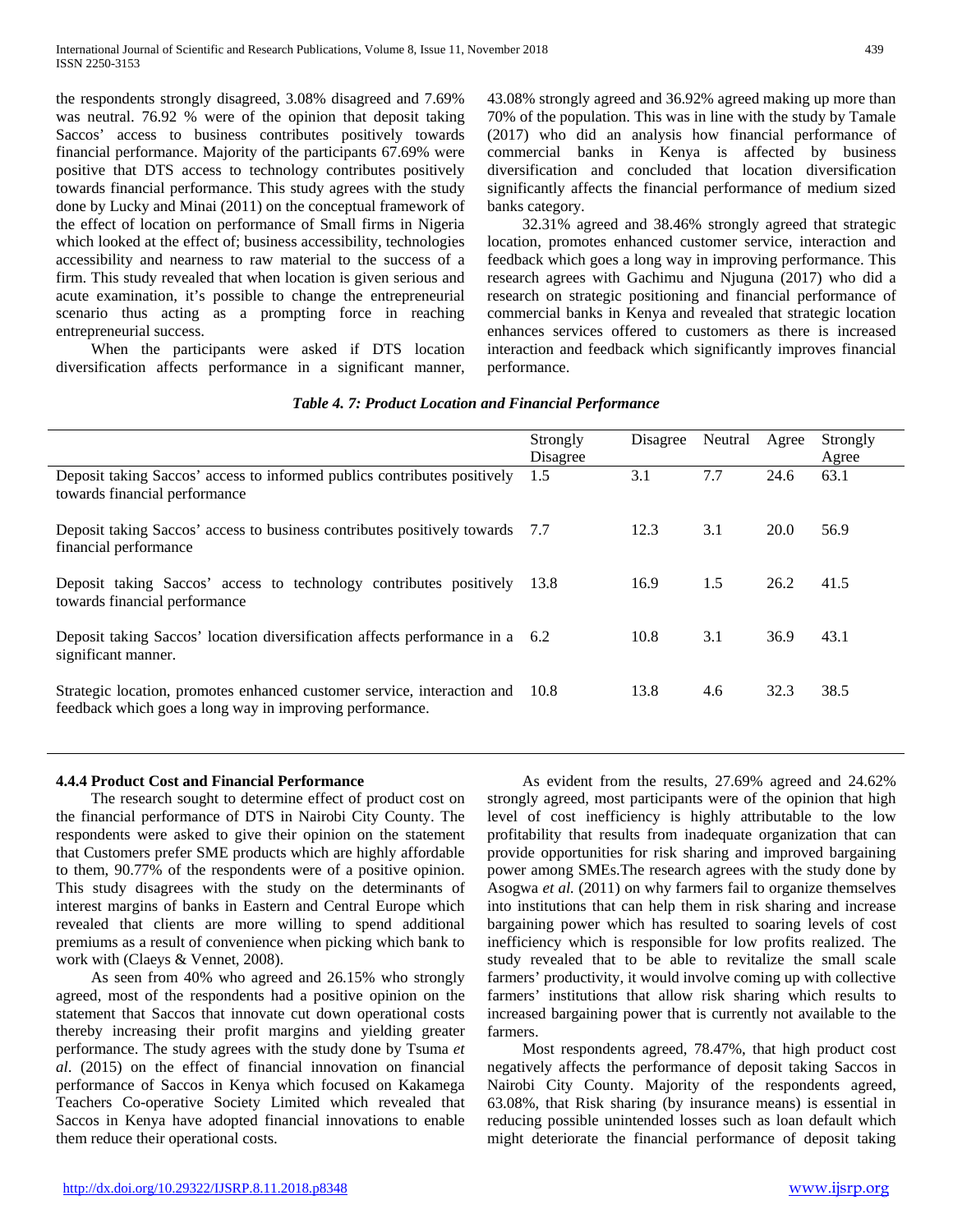Saccos in Nairobi County. The study agrees with the study done by Kiaritha *et al.* (2014) who researched on how the financial performance of the banking sector in Kenya is affected by operating costs. The study revealed that the Saccos had effective policies to govern how they are run and their operating cost.

|                                                                                                                                                                                                                          | Strongly<br>Disagree | Disagree | Neutral | Agree | Strongly<br>Agree |
|--------------------------------------------------------------------------------------------------------------------------------------------------------------------------------------------------------------------------|----------------------|----------|---------|-------|-------------------|
| Customers prefer SME products which are highly affordable to them                                                                                                                                                        | $\Omega$             | 6.2      | 3.1     | 44.6  | 46.2              |
| Saccos that innovate cut down operational costs thereby increasing their 16.9<br>profit margins and yielding greater performance                                                                                         |                      | 13.8     | 3.1     | 40.0  | 26.2              |
| High level of cost inefficiency is highly attributable to the low profitability<br>that results from inadequate organization that can provide opportunities for<br>risk sharing and improved bargaining power among SMEs | 20.0                 | 26.2     | 1.5     | 27.7  | 24.6              |
| High Product cost negatively affects the performance of deposit taking 4.6<br>Saccos in Nairobi County                                                                                                                   |                      | 12.3     | 4.6     | 33.8  | 44.6              |
| Risk sharing (by insurance means) is essential in reducing possible 18.5<br>unintended losses such as loan default which might deteriorate the financial<br>performance of deposit taking Saccos in Nairobi County       |                      | 15.4     | 3.1     | 33.8  | 29.2              |

## *Table 4. 8: Product Cost and Financial Performance*

## V. SUMMARY, CONCLUSION AND RECOMMENDATIONS

### **5.1 Summary of Findings**

 The study revealed that growth in deposit taking Saccos' branches is positively related to asset growth in rural and urban areas but is inversely related to asset growth in foreign areas. It was further established that there is a strong positive relationship between deposit taking Saccos' branch network and financial performance, that is, increase in Sacco branches results to increased profits. **Medium-sized enterprises were also seen to have a competitive advantage over small-sized deposit taking Saccos in terms of branch network growth. It was also revealed that spread in branch networks is seen as dissolution of Sacco branches to foster accessibility of the Saccos' products and services and to encourage the Saccos' alliance with its customers.**

 The research revealed that product focus and product differentiation are some of the significant strategies that the banks have used in their quest to gain competitive advantage which has positively impacted their financial performance. It was seen that product variety boosts dynamism resulting in more stability of DTS and greater performance as both products act as cash cows. It was established that product innovation has greatly helped the DTS in establishing a competitive advantage over other Saccos. The research revealed that indeed product innovations greatly impacts financial performance of the Saccos and that product innovation yields strong financial performance of deposit taking Saccos.

 The study revealed that the location of a deposit taking Sacco in connection to technology, location in places where technology has been embraced, informed public, that is people who understand how deposit taking Saccos operate, and

businesses, that is where there are businesses and few or no financial institutions, is key in promoting its financial performance. The research showed that deposit taking Saccos' location diversification significantly affects their financial performance, the Sacco should have branches located in different areas. It was also established that strategic location enhances services offered to customers as there is increases interaction and feedback which goes a long way in improving financial performance.

 The study revealed that customers prefer products that are highly affordable to them and that Deposit Taking Saccos have adopted product innovations thus cutting down operational costs enabling them to increase their profit margins thus yielding greater performance. High level of cost inefficiency was shown to be highly attributable to low profitability that results from inadequate organization that can provide opportunities for risk sharing and improved bargaining power among SMEs. It was established that high product cost negatively affects the performance of deposit taking DTS in Nairobi City County. Risk sharing by means of insurance was revealed to be very essential in reducing possible unintended losses such as loan default which might deteriorate the financial performance of DTS.

## **5.2 Conclusions**

 The study established that there is a strong positive relationship between deposit taking Saccos' branch network and financial performance. The study concludes that growth in deposit taking Saccos' branches is positively related to asset growth in rural and urban areas. It was concluded that mediumsized enterprises have a competitive advantage over small-sized deposit taking Saccos in terms of branch network growth. It was also concluded that spread in branch networks is dissolution of Sacco branches to foster accessibility of the Saccos' products and services and to encourage the Saccos' alliance with its customers.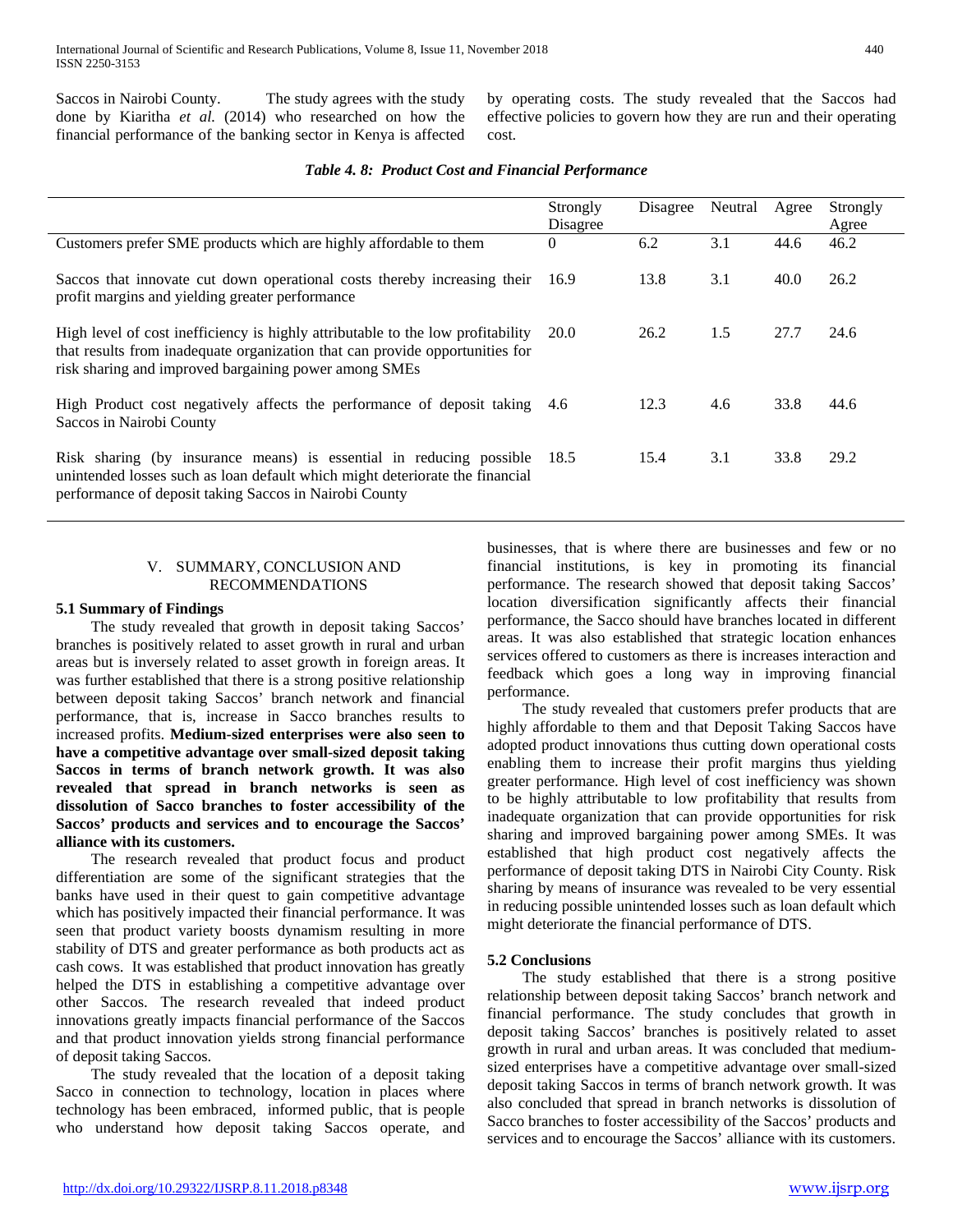It was concluded that DTS have embraced product focus and product differentiation which has positively affected their financial performance. It was seen that product innovations have been adopted by DTS as competitive strategy to surpass their rivals and are presumed as a vital means to remain in existence in the ever changing financial sector so as to attain the Saccos' objectives, retain success and improve its performance in the aggressive business environment. The research concluded that Organizations operating as if their environment is still stable are not only losing competitive advantages, but are also facing huge financial losses

 The research concluded that when location is given serious and acute examination, it is possible to change the entrepreneurial scenario thus acting as a prompting force in reaching entrepreneurial success of deposit taking Saccos, thus, the beginning of any firm's success is its strategic location. The research concluded that deposit taking Saccos' location diversification significantly affects their financial performance, that is, the Sacco should have branches located in different areas. It was concluded that DTS have come up with new or more advanced products or processes that lower the cost of producing external financial services thus improving their financial performance. More so, the adoption of product innovation has helped DTS reduce their operational costs and leading to increased profits. It was concluded that high product cost negatively affects the performance of deposit taking DTS in Nairobi City County. The study also concluded that Risk sharing by means of insurance was revealed to be very essential in reducing possible unintended losses such as loan default which might deteriorate the financial performance of DTS.

 The overall study concludes that there is a strong positive and statistically significant relationship between product innovation factors and financial performance of DTS in Nairobi City County, Kenya. The results as presented by the regression model revealed that the effect of product innovation factors on financial performance of DTS is statistically significant.

## **5.3 Recommendations**

 The government should set up or encourage the setting up of organizations or institutions that allow risk sharing which results to increased bargaining power that is currently not available to the Sacco Members. The government should come up with policies that will enable Saccos to open more branches, be able to adopt product innovation which increases the product range, enables Saccos to strategically locate themselves and policies that help Saccos reduce cost of their products.

 It is also recommended that SASRA should develop a framework that encourages Saccos to embrace product innovation factors in their operation which will improve their financial performance. SASRA should also come up with regulations that ensure Saccos have effective policies to govern how they are run and their operating cost to enable them offer their products to customers at a lower cost.

 The DTS are encouraged to explore different product innovations factors that will help them perform better since the product innovation factors considered in this study were found to significantly improve financial performance. DTS should invest in product innovation factors such as branch network and product range. This would be important since majority of the respondents

confirmed through their response that this helps reach as many customers as possible.

## **5.4 Suggested Areas for Further Research**

 The scope of this research attempted to assess the effect of product innovation factors on financial performance of DTS in Nairobi City County, Kenya. The study was limited to the DTS, and the findings cannot be equally generalized to apply to commercial banks and other financial institutions. In connection to this limitation, it is possible to carry out further research on how product innovation factors affect financial performance in other sectors. Further research can also be done on the challenges of embracing the product innovation factors and how they can be mitigated to encourage product innovation in DTS in Nairobi City County. More research can also be done on factors such as Sacco reputation and services offered by deposit taking Saccos.

## **5.5 Limitation**

 The study was confronted by a couple of challenges. Financial Performance is a sensitive topic and some respondents did not feel at ease giving out information on the same. The researcher had to assure them that there were ethics that were put into consideration including ensuring that the identity of the participants was not disclosed to third parties and the information gathered was exclusively for academic purposes. The data for this study was collected from officers who were not readily available due to their busy schedules. The researcher personally administered the questionnaires so as to enhance the rate of returned responses from respondents. The researcher made proper arrangements with respondents to avail themselves for the study off-time hours and motivated them on the value of the study. However, despite all the mentioned limitations, credible data collected and analyzed.

#### **REFERENCES**

- [1] Adelowatan, M. O. (2016). Branch network growth and bank performance in Nigeria (1981-2013), Research Journal of Finance & Accounting, 7, 9, 22-97
- [2] Adeyinka,S. (2013). Capital adequacy and banks profitability: empirical evidence from Nigeria, American International, Journal of Contemporary Research, (3) 10-14.
- [3] Akamavi, R.K. (2005). A research agenda for investigation of product innovation in the financial services sector," *Journal of Services Marketing*, *19(6),* 359-378.
- [4] Akhisar, I., Tunay, K. B. &Tunay, N. (2015). The Effects of Innovations on Bank Performance: The Case of Electronic Banking Services. Procedia - Social and Behavioral Sciences 195, 369 – 375
- [5] Allen, F. & A.M. Santoniero, (2001). "What do financial intermediaries do?" Journal of Banking and Finance, 25, 271-294
- [6] Al-Samadi, M. O., & Al-Wabal, S. A. (2011).The impact of e-banking on the performance of Jordanian banks. Journal of Internet Banking & Commerce, 16(2), 1-10
- [7] Asia, N. M. (2015). Electronic banking and financial performance of commercial banks in Rwanda: a case study of bank of Kigali: unpublished MBA project. Jomo Kenyatta University of Agriculture and Technology.
- [8] Athanasoglou, A.D. &Gitoka, D. (2007).The use of data envelope analysis in banking institutions performance, Evidence from the Commercial Bank of Greece, Interfaces, 30 (2), 81.
- [9] Azaze A. & Haji A. (2005).The Impact of Strategic and Environmental Factors on the Malaysian Furniture Industry Export Marketing Performance. Unpublished Master's Thesis, School of Management, Selangor, University Putra Malaysia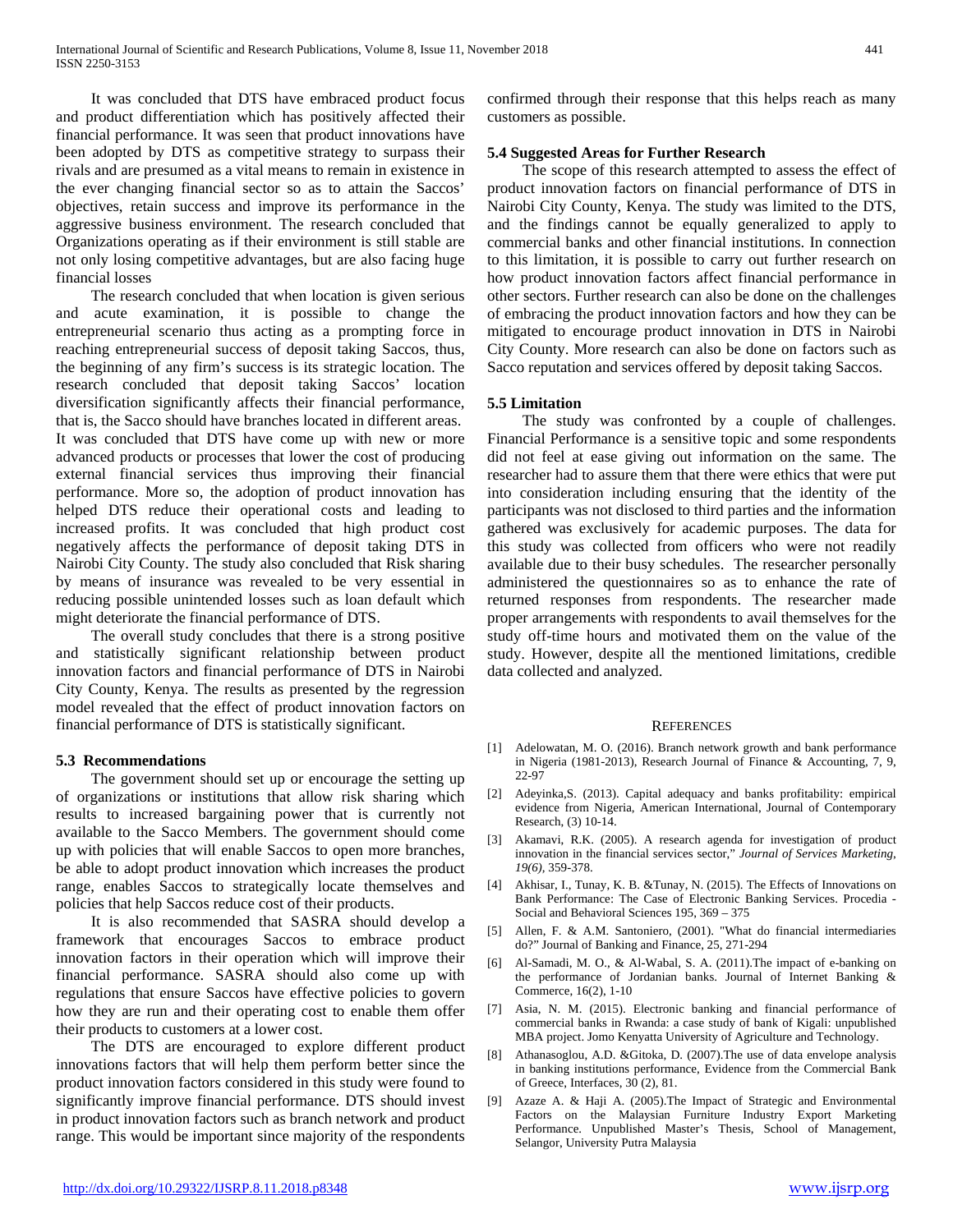- [10] Brown, S. L., &Eisenhardt, K. M. (2009).Competing on the edge: Strategy as structured chaos. Boston: Harvard Business School Press.
- [11] Claeys S. &Vennet V. R. (2008) Determinants of bank interest margins in central and Eastern Europe: A comparison with the worst, Economic Systems; 32: 197-216
- [12] Faraway, J. (2002).*Practical Regression and Anova using R.* Retrieved on Wednesday 17th August, 2017@ WWW.r-project.org.
- [13] Gachimu, D. G. &Njuguna, R. (2017). Strategic positioning and financial performance of commercial banks in Kenya. International Academic Journal of Human Resource and Business Administration, 2(4), 240-255
- [14] Gill, J., & Johnson, P. (2002).*Research Methods for Managers*, 3rd ed., Sage Publications, London, United Kingdom.
- [15] Goodhue, D. & Thompson, R. (1995). "Task-Technology Fit and Individual Performance," MIS Quarterly, 19(2), 58-92
- [16] Gorton, G. &Metrick, A. (2010).Securitized banking and the run on repo.Yale school of management, *Working Paper.*
- [17] Gutu, L. M. (2014). The impact of internet technology on the Romanian banks performance. 12th Internetional Academic Conference, Prague, 1 September 2014
- [18] Hernandez, J. M. &Mazzon J. (2006). Adoption of Internet Banking: Proposition and implementation of an integrated methodology approach. International Journal of Bank Marketing, 25(2), 72–88. <http://dx.doi.org/10.1108/02652320710728410>
- [19] Hirtle, B. J. (2007). The return to retail & the performance of US Banks, Journal of Banking & Finance 31, 1101-1133.
- [20] Hosein, S. M. (2013). Consideration the effect of e-banking on bank profitability; Case study selected Asian countries. Journal of Economics & Sustainable Development, 4(11), 112-117.
- [21] Kala, S. &Guanghua, W. (2010). Firm location choice in cities: evidence from China, India, and Brazil. China Economic Review, 21: 113–122.
- [22] Kamakia, P. (2014). Effect of product innovation on performance of commercial banks in Kenya: Unpublished MBA project, University of Nairobi.
- [23] Karaba, S. N. (2012). Analysis of factors influencing competitive advantage in organizations in the financial sector in Kenya: a case of standard chartered Bank Kenya Limited: Unpublished MBA project, Kenyatta University.
- [24] Ketere, S. K. (2014). The effect of financial innovation on the financial performance of micro-finance institutions in Kenya: Unpublished MBA project, University of Nairobi.
- [25] Khrawish, H. A., & Al-Sa'di, N. M. (2011). The impact of e-banking on bank profitability: Evidence from Jordan. Middle Eastern Finance & Economics, Issue 13, 142-158
- [26] Kibugo, M. K. (2016). Effect of financial innovations on performance of microfinance institutions in Nakuru town, Kenya: Unpublished MSC project, Jomo Kenyatta University of Agriculture and Technology.
- [27] Kombo, D.K., & Tromp, D.L.A. (2009).*Proposal and Thesis Writing: An Introduction*. Pauline's Publications Africa, Don Bosco Printing Press, Nairobi Kenya
- [28] Kothari, C. (2004). *Research Methodology: Methods & Techniques.*  2<sup>nd</sup>edition.New age International Publishers, New Delhi, India.
- [29] Kotler, P. 2011. *Marketing Management, Millennium Edition*. New Delhi: Prentice-Hall of India.
- [30] Lavrakas, P. (2008). *Encyclopedia of Survey Research Methods Vol. 1 & 2*.Sage Publications, Los Angeles, United States of America.
- [31] Lawrence, J. W. (2010). Technological Change Financial innovation and Financial Regulation in the US, the Challenges for Public policy, cited from citeseerx.ist.psu.edu/viewdoc/download?doi=10.1.1.155.1655
- [32] Lerner, J. (2002). Where does State Street lead? A first look at finance patents, 1971-2000. *Journal of Finance, 57,* 901-930.
- [33] Lucky, I.O.E. &Minai, S.M. (2011), "Re-Investigating the effect of individual determinants, external factor and firm characteristics on small firm performance during economic downturn" African Journal of Management, 6(1), pp.
- [34] MacPherson, I. (1999). Hands around the Globe: A history of the international credit union movement and the role and development of the World Council of Credit Unions, Inc. Horsdal&Schubart Publishers Ltd.
- [35] Magali, J. (2015). Dependent and Independent variables of SACCOs growth in Tanzania. Dongbei University Press: China.
- [36] Makur, P. M. (2014).The effects of financial innovation on the financial performance of commercial banks in South Sudan .Unpublished MBA project, University of Nairobi.
- [37] Maleto, D. K. (2016). Effects of financial innovation on growth of savings and credit cooperatives in Kenya: Unpublished MBA project, University of Nairobi.
- [38] Malhotra, P., & Singh, B. (2006). The impact of Internet banking on bank's performance: The Indian experience. South Asian Journal of Management, 13(4), 25-54.
- [39] Malhotra, P., & Singh, B. (2007). Determinants of Internet banking adoption by banks in India. Internet Research, 17(3), 323-339.
- [40] Malhotra, P., & Singh, B. (2009). The impact of Internet banking on bank performance and risk: The Indian experience. Eurasian Journal of Business & Economics, 2(4), 43-62
- [41] Maorwe, H. N. (2012). Factors influencing the implementation of strategic plans in Savings and Credit Cooperative societies in Imenti North District-Kenya: unpublished MBA project, Kenyatta University.
- [42] Marshall, C. &Rossman, G. B. (1999) Designing qualitative research. 3 rd ed. London: Sage Publications
- [43] Maulana, M. A. (2016). Innovation and brand image toward consumer buying attitudes of motor bike matik class in Bandung (survey on potential buyer motorbike in Bandung). Journal of Management and Collaboration, 4(2), 46-47.
- [44] Mosoti, Z., &Masheka, B. (2010). Knowledge management: The case of Kenya. *TheJournal of Language, Technology, and Entrepreneurship in Africa*.
- [45] Mugane, C. (2015). The effect of financial innovations on the financial performance of commercial banks in Kenya: Unpublished MSC project, University of Nairobi.
- [46] Musyoka, P. K. (2011). The relationship between branch network spread and financial performance of commercial banks in Kenya: Unpublished MBA project, University of Nairobi.
- [47] Mutuku, B. M. (2014). The relationship between financial innovation and efficiency of SACCOs in Kenya: Unpublished MBA project, University of Nairobi.
- [48] Ndeta, O. P. (2016). Electronic banking and financial performance of deposit taking savings and credit co-operative societies in western Kenya: Unpublished MBA project, University of Nairobi.
- [49] Ngari, J. M., &Muiruri, J. K., (2014). Effects of financial innovation on the financial performance of commercial banks in Kenya, International Journal of Humanities & Social Sciences, 4 (7), 10- 13
- [50] Ngumi, P. M. (2013).Effect of bank innovations on financial performance of commercial banks in Kenya: Unpublished PHD project, Jomo Kenyatta University of Agriculture and Technology.
- [51] Njeri, K.O. (2013). Effects of Financial Innovation on the Financial Performance of Deposit Taking SACCOs In Nairobi County. Unpublished MBA project. University of Nairobi
- [52] Nofie, I. (2011). The diffusion of electronic banking in Indonesia, *Manchester Business School*
- [53] Nwokah N., Gladson J., Elizabeth I. &Ofoegbu J. (2009).Product development and organizational performance. Journal of Business administration, 2(3):4-11.
- [54] Nyathira, N.C. (2009). Financial innovation and its effect on financial performance of Commercial Banks in Kenya: Unpublished MBA project: University of Nairobi.
- [55] Onduku, E. (2013) The Relationship between Financial Innovation and Financial Performance among Savings and Credit Co-operatives Societies in Nairobi County, Kenya: Unpublished MSC Finance and Accounting project, Jomo Kenyatta University of Agriculture and Technology.
- [56] Ongwen, P. C. C. (2015). The impact of product innovation on financial performance of commercial banks in Kenya: Unpublished MBA project, University of Nairobi.
- [57] Otieno, D. J. (2011).Relationship between Financial Innovation and Financial Performance among Savings and Credit Co-operative Societies in Mombasa County, Kenya. Unpublished MBA project, UoN
- [58] Polit, D., & Beck, C. (2003).*Nursing Research: Principles & Methods*, 7th Edition, Lippincott, Williams& Wilkins, United States of America.
- [59] Porter, M. E. (1992). Capital disadvantage: America's failing capital investment system. Harvard Business Review, 70, 65-82.